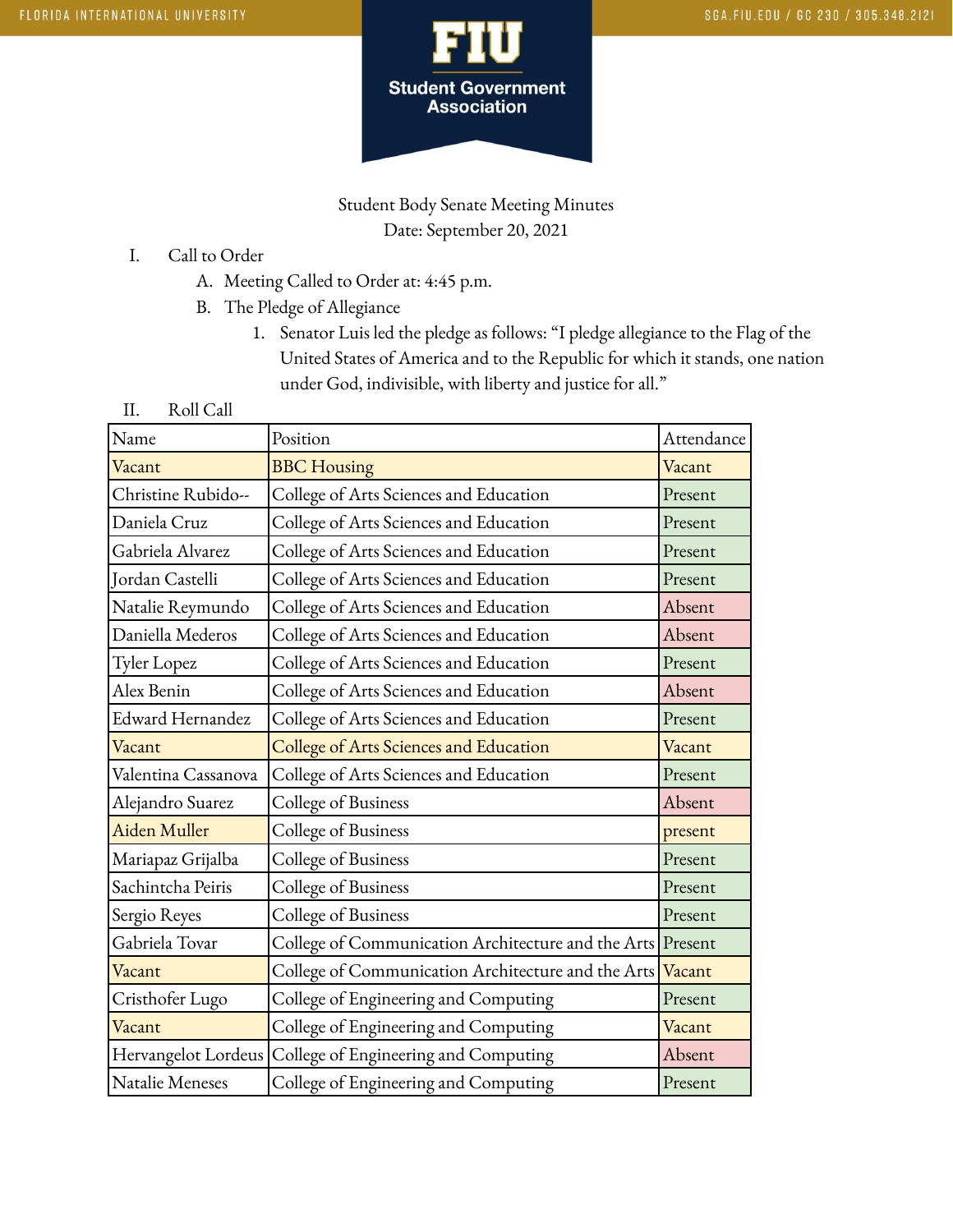| Celesse Temes       | College of Hospitality and Tourism Management | Present |
|---------------------|-----------------------------------------------|---------|
| Vacant              | College of Law                                | Vacant  |
| Manuela Jaramillo   | College of Medicine                           | Present |
| Joshua Lovo-Morales | College of Nursing and Health Sciences        | Present |
| Tyra Moss           | College of Public Health and Social Work      | Absent  |
| Joshua Mandall      | Graduate School                               | Present |
| Vacant              | <b>Graduate School</b>                        | Vacant  |
| Vacant              | <b>Graduate School</b>                        | Vacant  |
| Vacant              | <b>Graduate School</b>                        | Vacant  |
| Vacant              | <b>Graduate School</b>                        | Vacant  |
| <b>VACANT</b>       | Honors College                                | Vacant  |
| Vacant              | <b>Lower Division BBC</b>                     | Vacant  |
| Zoilo Batista       | <b>Lower Division MMC</b>                     | Present |
| Jacob Bharat        | <b>MMC</b> Housing                            | Present |
| Sebastian Aviles    | <b>MMC</b> Housing                            | Present |
| Taylor Sokolosky    | <b>MMC</b> Housing                            | Present |
| Vacant              | Online Student                                | Vacant  |
| Alexander Sutton    | School of International and Public Affairs    | Present |
| David Luis          | School of International and Public Affairs    | Present |
| Sadie Testa-Secca-- | School of International and Public Affairs    | Present |
| Vacant              | <b>Upper Division BBC</b>                     | Vacant  |
| Vacant              | <b>Upper Division BBC</b>                     | Vacant  |
| Rodrigo Alea        | <b>Upper Division MMC</b>                     | Present |
| Nicholas Pastrana   | <b>Upper Division MMC</b>                     | Present |

- III. Approval of Minutes from Last Meeting
	- A. Senator luis moves to approve minutes from 9/13/2021
- IV. Adoption of the Agenda
	- A. Senator sutton moves to adopt todays agenda 9/20/2021. Senator luis seconds. Motion passes
- V. Invited Speakers
	- A. Ombuds Introduction
- VI. Committee Reports
	- A. Appropriations Committee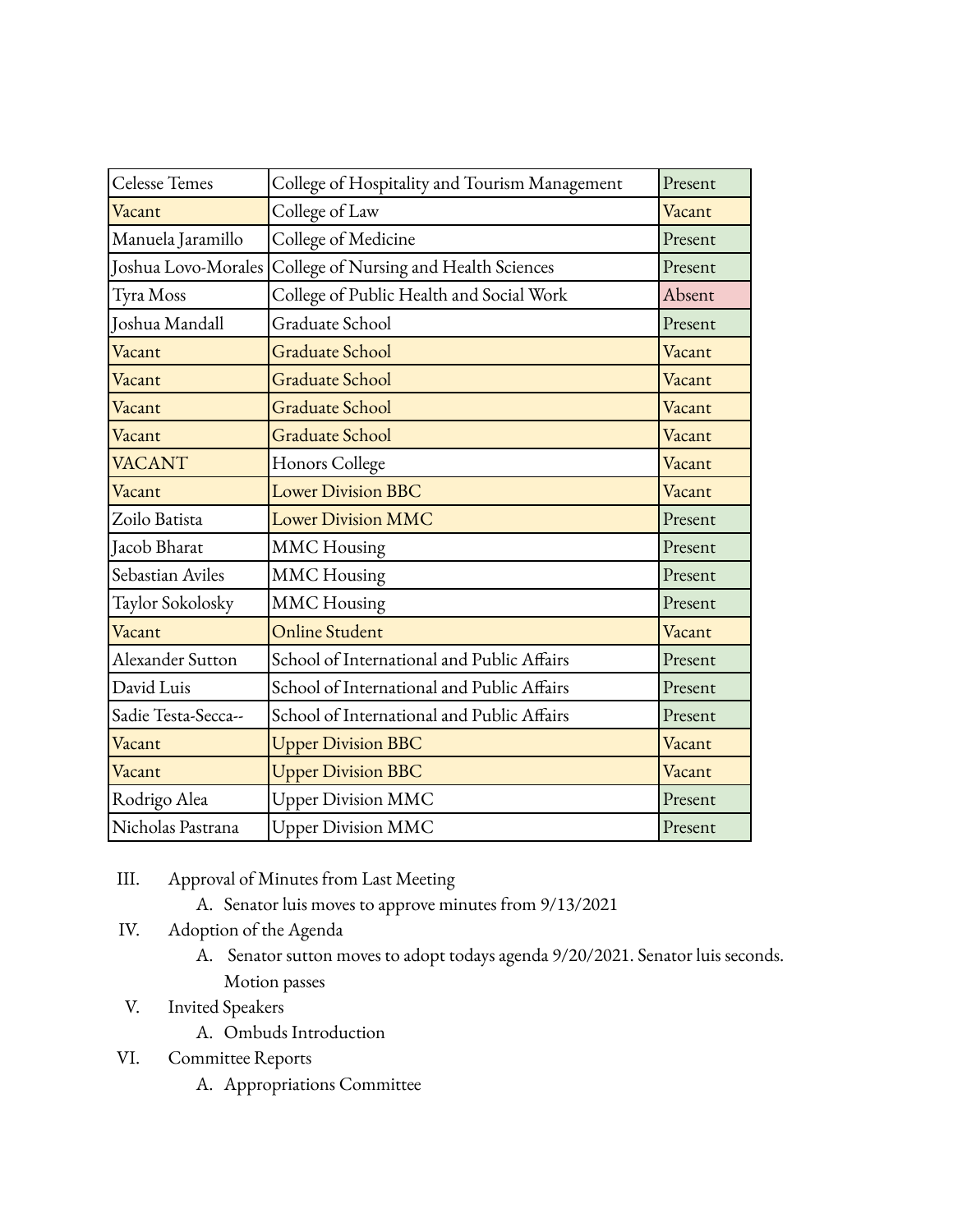- 1. Approved modified version of Shelhacks appropriation
- 2. Another appropriation request was submitted by panther motorsports
- B. Graduate and Professional Student Committee
	- 1. Still trying to gain access to portal to begin work on travel requests. We'll be meeting on Thursday to discuss
- C. University Sustainability and Innovation Committee
- D. Health and Well-Being Committee
- E. Student Life and Academic Concerns Committee
	- 1. Working on getting another car for the FreeBee program at FIU
- F. Committee on Rules and Administration
	- 1. Meeting this Thursday

## VII. Executive Board Reports

- A. Student Body President
- B. Senate President
	- 1. Google Drive
- C. Senate President Pro-Tempore
- D. Senate Floor Leader
- E. Student Body Vice President
- F. Comptroller
- G. Executive Administrator
- H. Governor of the Biscayne Bay Campus
	- 1. Welcome to the beautiful Biscayne Bay Campus!
	- 2. Limited staffing has Wolfe center closing early at 8pm
	- 3. Bayview issues discussed, particularly with reversing charges on leases
		- a) Possible cause for concern
	- 4. Networking event is still being planned
- I. Chief of Staff
- J. Chief Justice
- VIII. Vetoed Legislation
	- A. None
	- IX. Unfinished Business
		- A. S.R. 02 003 *Supporting Trans Athlete's Rights*
			- 1. Senator luis moves to vote by unanimous consent, senator mandall seconds. Motion passes
		- B. S.R. 02 005 *COVID-19 Resiliency Act*
			- 1. Senator rubido moves to byass q&a, senator sutton seconds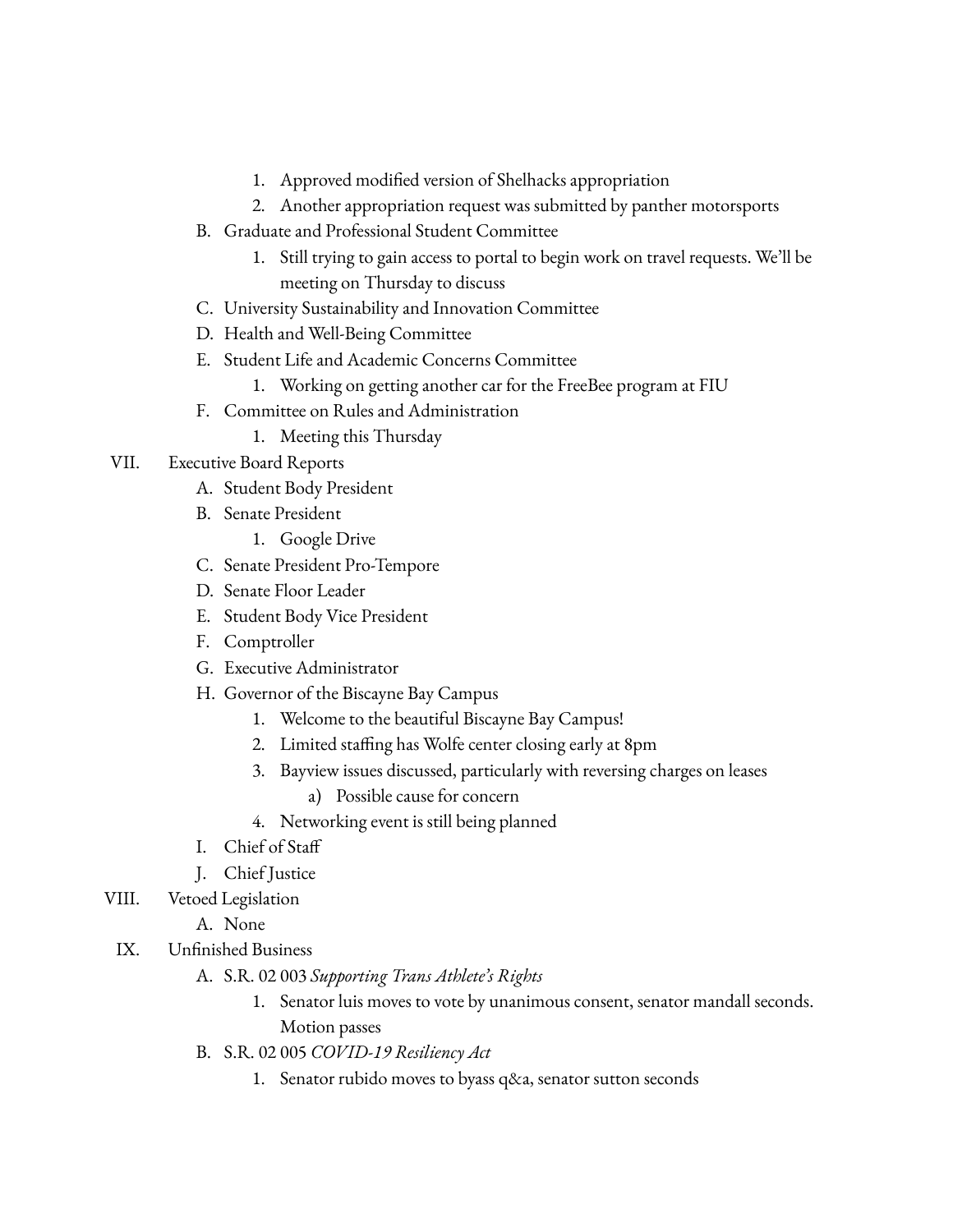2. Senator luis moves to vote by unanimous consent, senator mandall seconds. Motion passes

## X. New Business

- A. S.B. 02 001 *Funding for Senator Retreat*
	- 1. Senator lugo moves to bypass second reading, senator meneses seconds.
	- 2. Senator sutton moves to approve this by unaminous consent, senator rubido seconds. Motion passes
- B. S.B. 02 002 *Shirts at Upsilon Pi Epsilon's annual Shell Hacks event*
	- 1. Senator sutton moves to vote, senator luis seconds. Motion passes

| Name               | Position                                                | Attendance |                                |
|--------------------|---------------------------------------------------------|------------|--------------------------------|
| Vacant             | <b>BBC</b> Housing                                      | Vacant     |                                |
| Christine Rubido-- | College of Arts Sciences and Education                  | Present    | у                              |
| Daniela Cruz       | College of Arts Sciences and Education                  | Present    | у                              |
| Gabriela Alvarez   | College of Arts Sciences and Education                  | Present    | У                              |
| Jordan Castelli    | College of Arts Sciences and Education                  | Present    | у                              |
| Natalie Reymundo   | College of Arts Sciences and Education                  | Absent     |                                |
| Daniella Mederos   | College of Arts Sciences and Education                  | Absent     |                                |
| Tyler Lopez        | College of Arts Sciences and Education                  | Present    | У                              |
| Alex Benin         | College of Arts Sciences and Education                  | Present    | у                              |
|                    | Edward Hernandez College of Arts Sciences and Education | Present    |                                |
| Vacant             | College of Arts Sciences and Education                  | Vacant     |                                |
| Valentina          |                                                         |            |                                |
| Cassanova          | College of Arts Sciences and Education                  | Present    | y                              |
| Alejandro Suarez   | College of Business                                     | Absent     |                                |
| Aiden Muller       | College of Business                                     | Present    | y                              |
| Mariapaz Grijalba  | College of Business                                     | Present    | y                              |
| Sachintcha Peiris  | College of Business                                     | Present    | у                              |
| Sergio Reyes       | College of Business                                     | Present    |                                |
|                    | College of Communication Architecture and               |            |                                |
| Gabriela Tovar     | the Arts                                                | Present    | у                              |
|                    | College of Communication Architecture and               |            |                                |
| Vacant             | the Arts                                                | Vacant     |                                |
| Cristhofer Lugo    | College of Engineering and Computing                    | Present    | abstain due to<br>affilliation |
| Vacant             | College of Engineering and Computing                    | Vacant     |                                |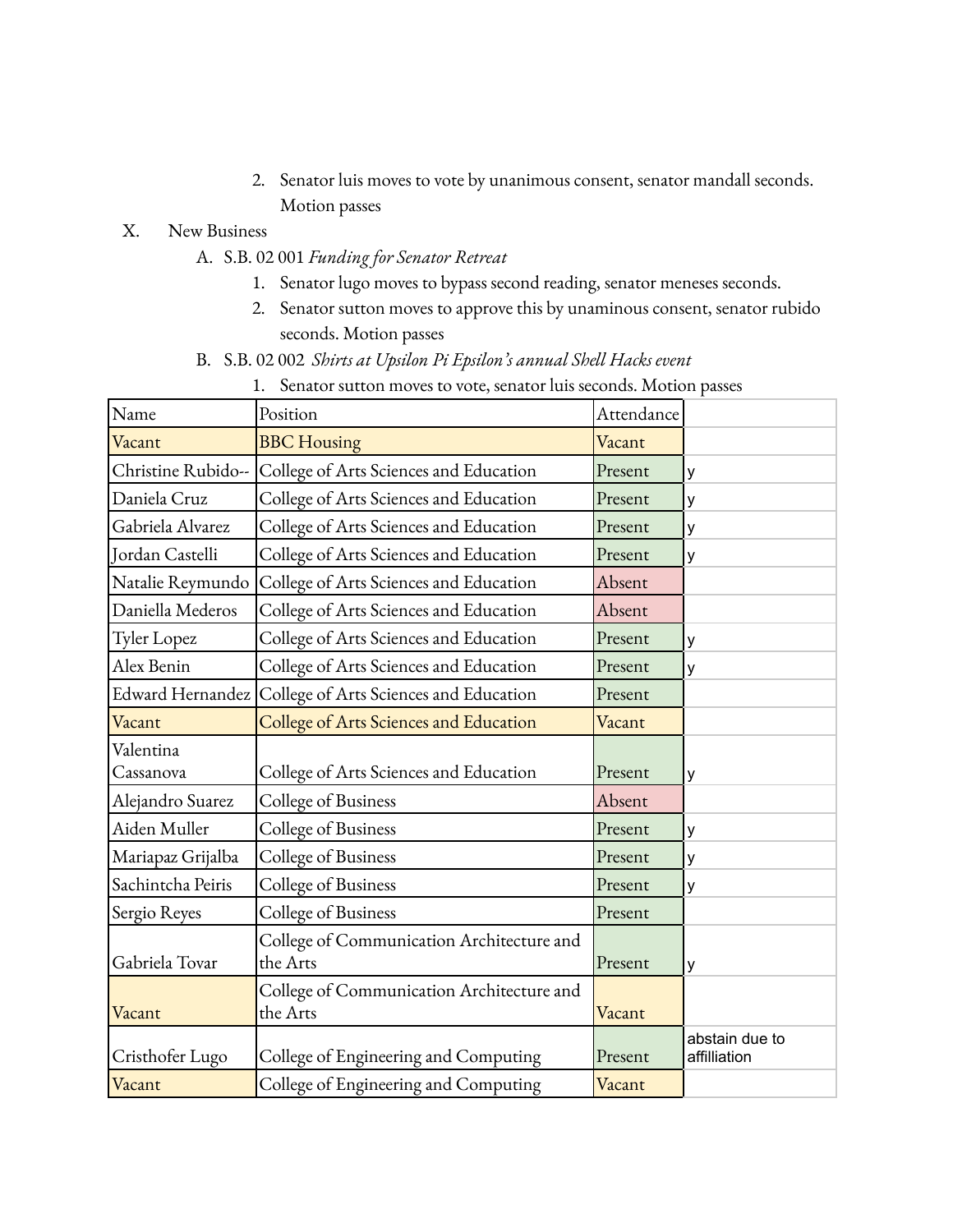| Hervangelot          |                                            |         |                               |
|----------------------|--------------------------------------------|---------|-------------------------------|
| Lordeus              | College of Engineering and Computing       | Absent  |                               |
|                      |                                            |         | abstain due to                |
| Natalie Meneses      | College of Engineering and Computing       | Present | affiliation                   |
|                      | College of Hospitality and Tourism         |         |                               |
| <b>Celesse Temes</b> | Management                                 | Present | y                             |
| Vacant               | College of Law                             | Vacant  |                               |
| Manuela Jaramillo    | College of Medicine                        | Present | y                             |
| Joshua               |                                            |         |                               |
| Lovo-Morales         | College of Nursing and Health Sciences     | Present | y                             |
| Tyra Moss            | College of Public Health and Social Work   | Absent  |                               |
| Joshua Mandall       | Graduate School                            | Present | у                             |
| Vacant               | <b>Graduate School</b>                     | Vacant  |                               |
| Vacant               | <b>Graduate School</b>                     | Vacant  |                               |
| Vacant               | <b>Graduate School</b>                     | Vacant  |                               |
| Vacant               | <b>Graduate School</b>                     | Vacant  |                               |
| <b>VACANT</b>        | Honors College                             | Vacant  |                               |
| Vacant               | <b>Lower Division BBC</b>                  | Vacant  |                               |
| Zoilo Batista        | <b>Lower Division MMC</b>                  | Present | у                             |
| Jacob Bharat         | <b>MMC</b> Housing                         | Present | у                             |
| Sebastian Aviles     | <b>MMC</b> Housing                         | Present | у                             |
| Taylor Sokolosky     | <b>MMC</b> Housing                         | Present | у                             |
| Vacant               | Online Student                             | Vacant  |                               |
| Alexander Sutton     | School of International and Public Affairs | Present | y                             |
| David Luis           | School of International and Public Affairs | Present | abstain due to<br>affiliation |
| Sadie Testa-Secca--  | School of International and Public Affairs | Absent  |                               |
| Vacant               | <b>Upper Division BBC</b>                  | Vacant  |                               |
| Vacant               | <b>Upper Division BBC</b>                  | Vacant  |                               |
| Rodrigo Alea         | <b>Upper Division MMC</b>                  | Absent  |                               |
| Nicholas Pastrana    | <b>Upper Division MMC</b>                  | Present | y                             |

XI. Public Forum

A.

XII. Announcements